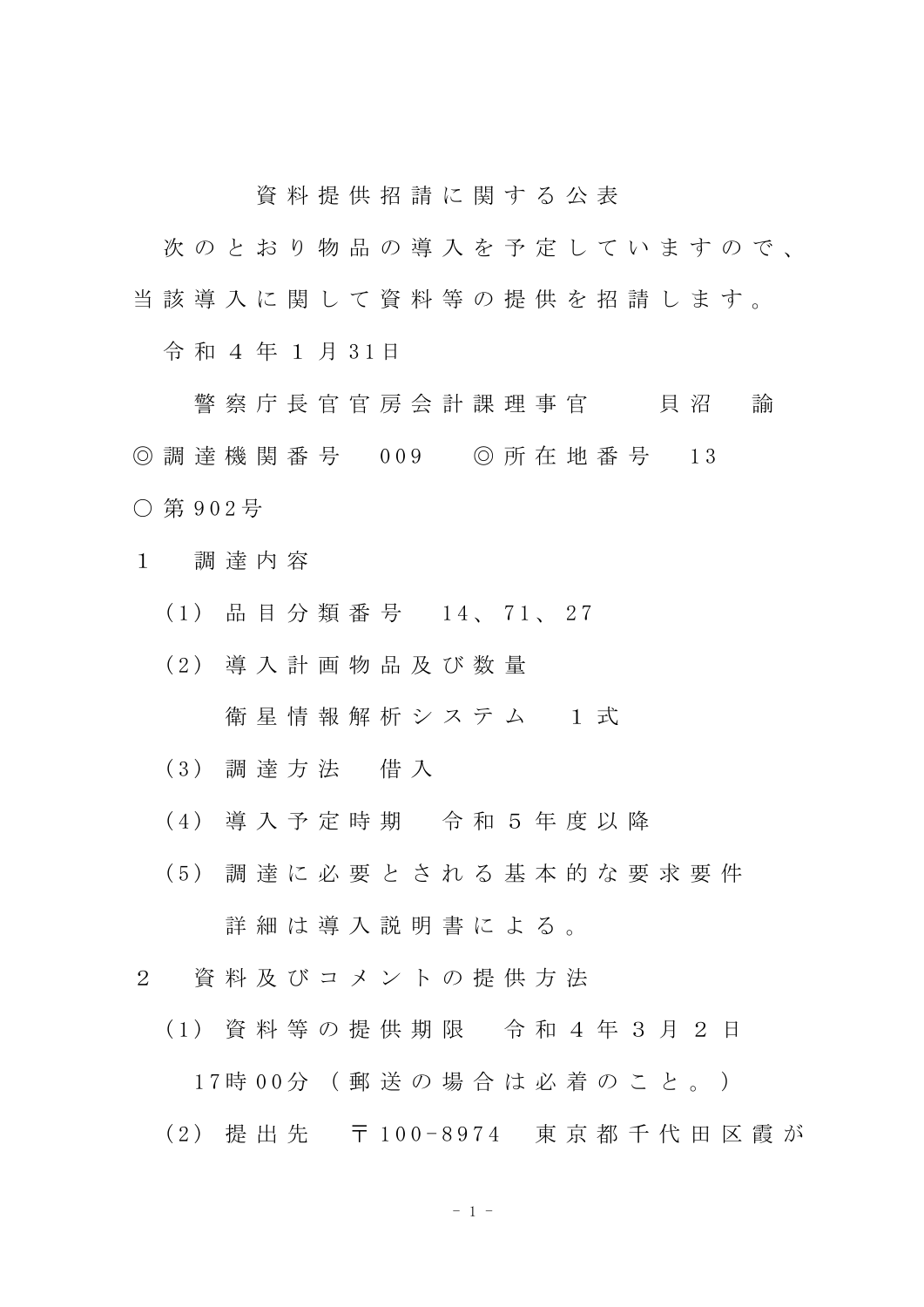関 2 - 1 - 2 警 察 庁 情 報 通 信 局 情 報 通 信 企 画 課 通 信 運 用 室 課 長 補 佐 久 世 敏 秀 電 話  $03 - 3581 - 0141$ 

- 3 説 明 書 の 交 付 本 公 表 に 基 づ き 応 募 す る 供 給 者に対して導入説明書を交付する。
	- ( 1 ) 交 付 期 間 令 和 4 年 1 月 3 1 日 か ら 令 和 4 年 3 月 2 日 ま で 。
	- ( 2 ) 交 付 方 法 本 公 告 日 か ら 調 達 ポ ー タ ル 上 に て ダ ウ ン ロ ー ド 可 能 。

 $h$ ttps://www.p-portal.go.jp/pps-web-biz / U A A 0 1 / O A A 0 1 0 1

- 4 S u m m a r y
	- (1) Classification of the services to be p r o c u r e d : 14, 71, 27
	- (2) Nature and quantity of the services to be required: Satellite Intelligence

Analysis System, 1 Set

- (3) Type of the procurement: Lease
- (4) Basic requirements of the procurement: a s e n c l o s u r e